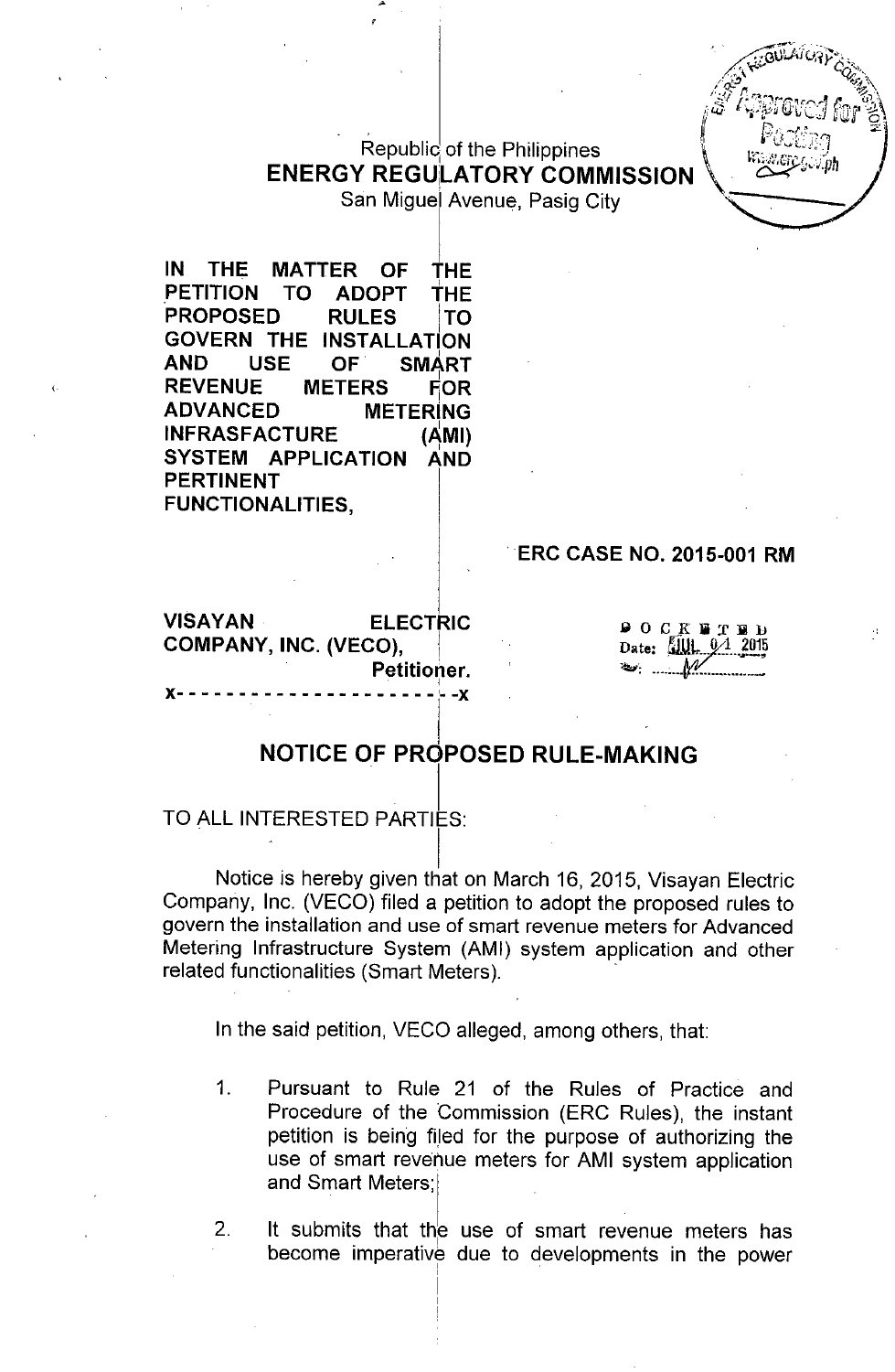industry, particularly the declaration of Retail Competition and Open Access (RCOA), the imminent development of a national smart grid, as well as the issuance of rules on prepaid metering;

- 3. On December 17, 2012, the Commission issued Resolution No. 16, series of 2012,<sup>1</sup> A Resolution Adopting The Transitory Rules For The Implementation Of Open Access And Retail Competition, which fixed the Open Access Date as December 26, 2012 with a transitory period until June 27, 2013.<sup>2</sup> In order to meet the metering requirements of the RCOA, Distribution Utilities (DUs) have installed meters for their contestable customers with  $interval$  readings that can be read remotely;
- 4. On March 11, 2013, the Department of Energy issued I Department Circular DC2013-03-0003, creating an interagency steering committee tasked to lead the development of a "National Smart Grid Policy Framework and Road Map". Once implementation of a national smart grid commences, the use of Smart Meters will be indispensable;
- 5. The Commission has already approved the use of smart meters for prepaid metering systems under Resolution No. 15, series of 2009 entitled "A Resolution Adopting The Rules For Prepaid Retail Electric Service Using Prepaid Metering System, issued on July 15, 2009. A number of DUs are already preparing plans to pilot smart prepaid systems;
- 6. As a consequence of these events, various means of communicating with meters and other devices are already being pilot tested: In addition to remote and interval reading features, the use of meters with remote switching, especially for elevated metering clusters (EMCs) are now also being tested by DUs;
- 7. The use of Smart Meters will also benefit customers since the remote switching function of Smart Meters will allow demand management. As such customers can easily access data regarding their consumption and receive

,

<sup>&</sup>lt;sup>1</sup> Pursuant to Section 31 of Republic Act No. 9136, the Electric Power Industry Act (EPIRA) which provides that RCOA shall be implemented not later than three (3) years upon effectivity of said law, and the Department of Energy Department Circular DC 2012-005-005, Prescribing The General Policies For The Implementation Of The Retail Competition And Open Access. As amended by Resolution No. 11, series of 2013.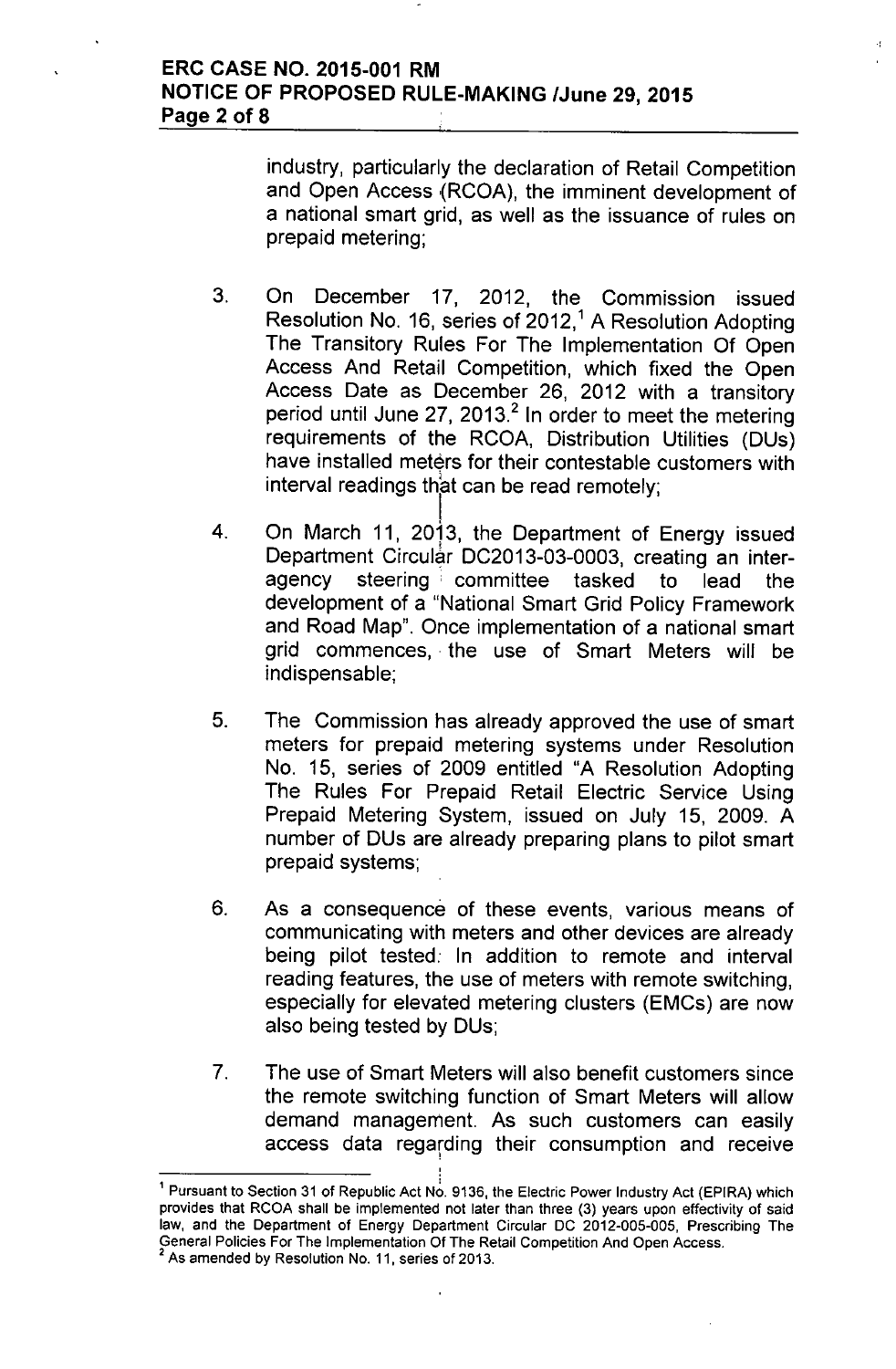accurate billing information, hence conveniently and control their electric consumption;

- 8. The instant Petition also proposes the implementation of automated meter data management ("MOM") since the predicted prevalence of smart meters will generate an exponential increase in the number of meter data. The large amount of data will require the automated MOM which is integrated to billing systems;
- 9. Considering the foregoing circumstances, VECO respectfully proposes the attached Rules To Govern The Installation And Use Of Smart Revenue Meters For Advances Metering Infrastructure (AMI) System Application marked as Annex "A", as follows:

## PROPOSED RULES TO GOVERN THE INSTALLATION AND USE OF SMART REVENUE METERS FOR ADVANCED METERING INFRASTRUCTURE (AMI) SYSTEM APPLICATION

# ARTICLE I

# GENERAL PROVISIONS

# 1.1. Objective

The objective of the Rules is to provide guidance to Distribution Utilities (DUs) in the installation and use of smart revenue meters for Advanced Metering Infrastructure (AMI) system application. This will allow DUs to take advantage of technological advances to promote efficiency in meter reading and other related features while ensuring their highest level of compliance with safety standards and adequate protection of the consumer's interest. !

# 1.2. Guiding Principles

The DU shall ensure that the installation of smart revenue meters integrated through an AMI system conform with Republic Act No. 9136, other existing laws, rules, regulations and technical standards set by the ERC.

### 1.3. Scope

These Rules shall apply to all DUs whose revenue meters have features capable for AMI system application as may be specifically provided herein. Billing disputes resulting from the utilization of the smart revenue meters integrated through an AMI system shall be governed by the ERC Rules of Practice and Procedure.

# 1.4. Definition of Terms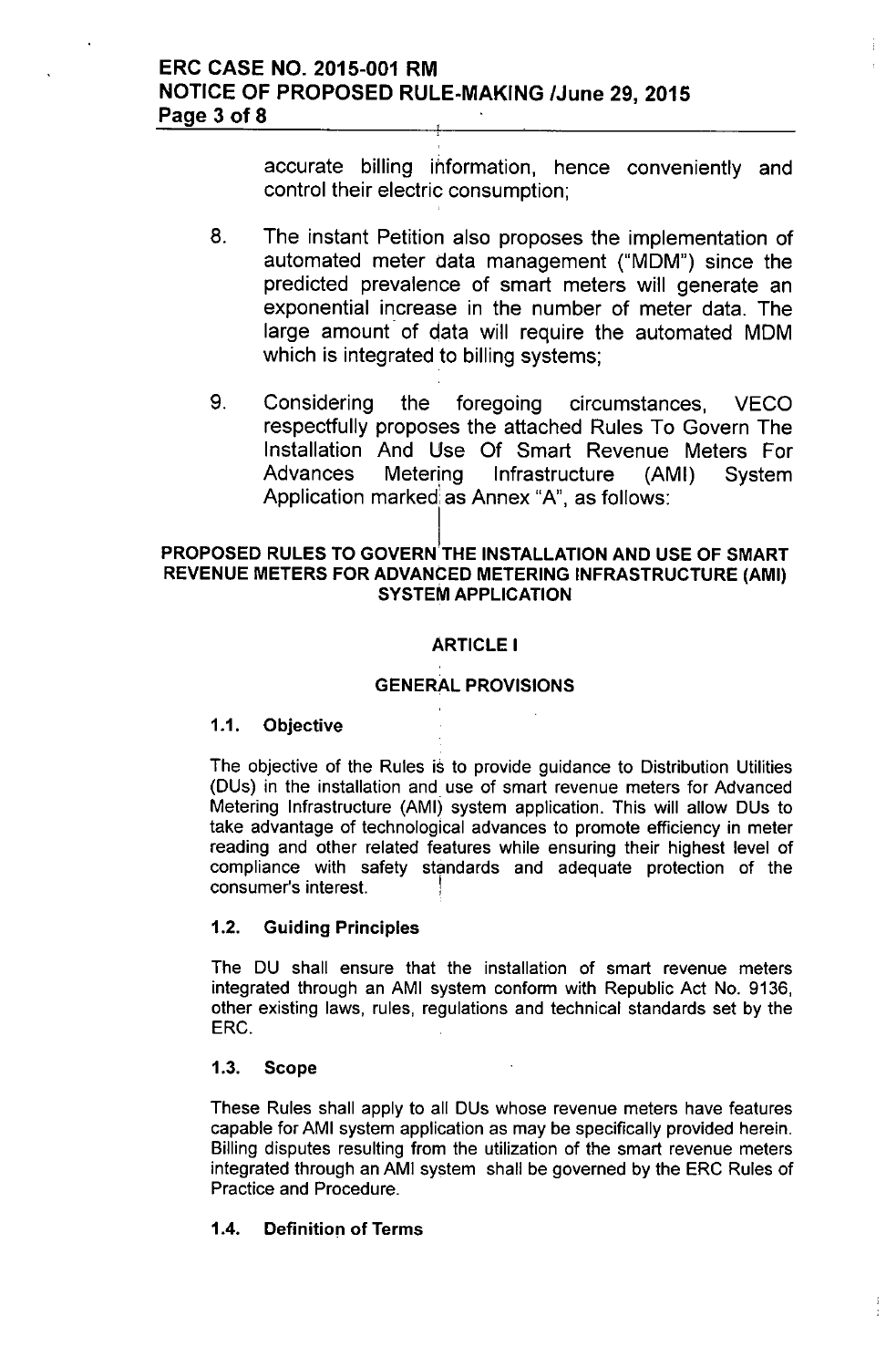# ERC CASE NO. 2015-001 RM NOTICE OF PROPOSED RULE-MAKING *IJune* 29,2015 Page 4 of 8

Capitalized terms not defined under this Article shall have the definition provided in the PDC and the DSOAR.

"Smart revenue meter" or "smart meter" refers to an electronic device that records consumption of electric energy and enables two-way communication between the meter and the central system of the DU for monitoring, billing and other related features.

"AMI" or "Advanced Metering Infrastructure" is an integrated system of smart meters, communication networks, and data management systems that enables a two-way communication system between utilities and customers. The features of smart revenue meter for AMI application may include Remote Reading (kWh, kW, kVAR), Interval Reading, Outage Detection, theft detection, voltage quality detection, Remote Connection, Remote Disconnection, Demand Control and Home Area Network Interface.

"AMR" or "Automatic Meter Reading" refers to the technology of automatically collecting consumption, diagnostic, and status data from energy metering devices and transferring that data to a central database for billing, troubleshooting, *and* analysis.

"ANSI" shall refer to the American National Standards Institute.

"Customer" shall refer to any person or entity supplied with electric service under a contract with a DU.

"DU" or "Distribution Utility" shall refer to any electric cooperative, private corporation, government-owned utility or existing local government unit which has an exclusive franchise to operate a distribution system in accordance with its franchise and the Act.

"DSOAR" shall refer to the Distribution Services and Open Access Rules, including any amendments thereto.

"Elevated Metering Center" shall refer to the structure attached to DU's poles or other structures on which a cluster of meters is installed beyond the mounting height per Magna Carta and DSOAR provisions.

"Home Area Network (HAN) Interface" shall refer to an optional feature of a smart meter used to transmit information, including usage, price, and cost data, from the meter to one or more devices in the Consumer's home.

"IEC" shall refer to the International Electrotechnical Commission.

"Interval Reading" shall refer to an optional feature of a smart meter which is integrated to an AMI system for the recording of electricity consumption during fixed time intervals.

"Outage Detection" shall refer to the feature of a smart meter which gives information to the DU of any Customers experiencing power outage for the purpose of aiding restoration of power.

"PDC" shall refer to the Philippine Distribution Code and any amendments thereto.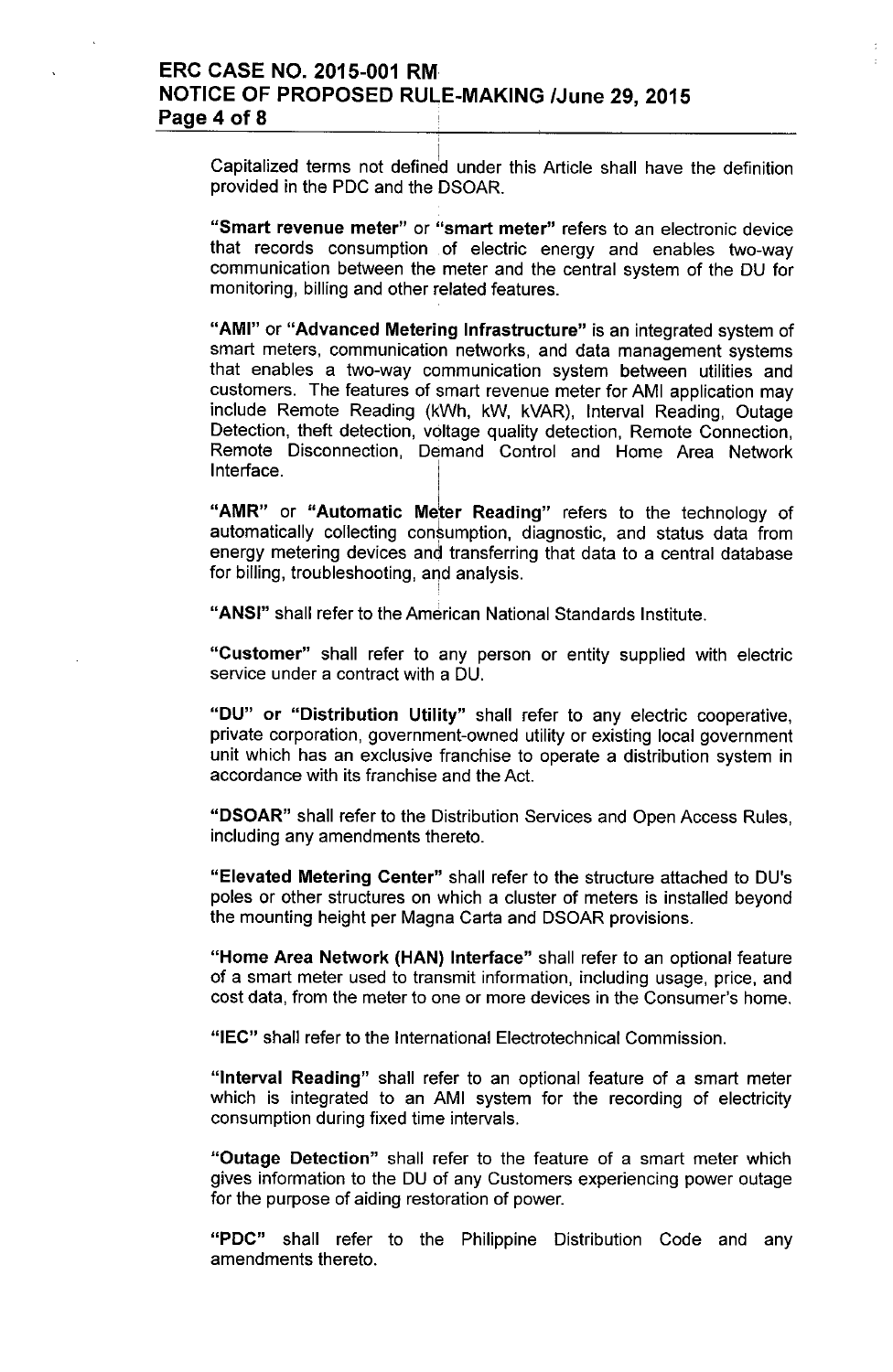"Magna Carta" shall refer to the Magna Carta for Residential Consumers including the Guidelines to Implement the Magna Carta issued by the ERC and any amendments thereto.

:1

"Remote Connection" shall refer to the connection of a customer to the distribution system of a Distribution Utility using the automated features of a smart meter and without need to physically access the customer's premises.

"Remote Disconnection" shall refer to the Disconnection of a customer from the distribution system of a Distribution Utility using the automated features of a smart meter and without need to physically access the customer's premises.

"Remote Reading" shall refer to meter reading and recording using the automated features of a smart meter and without need to physically access the customer's premises

I "Demand Control" shall refer to the feature of a smart meter where the customer's demand is set in the meter based on the customer's applied connected load.

### ARTICLE II I

## GENERAL CRITERIA

#### I 2.1. Philippine Distribution Code Requireme

In accordance with the PDC, the meter shall conform to the type of circuit of the distribution system where it is connected. The meter shall measure and locally display the kW, kWh, kVAR, KVARh, and cumulative demand with optional features of time-of-use, maintenance of records, and pulse output.

### 2.2. Use of Smart Revenue Meters for an AMI System

A DU may use smart meters for an AMI system with any of the following functionalities or a combination thereof: Remote Reading (kWh, kW, kVAR), Interval Reading, Outage Detection, theft detection, voltage quality detection, Remote Connection and Remote Disconnection, Demand Control and Home Area Network Interface.

### ARTICLE III

# REQUIREMENTS, PROCEDURES AND STANDARDS

 $\mathbf{I}$ 

# 3.1. Installation of Smart Meter<sup>1</sup>

į. Smart meters shall be installed in standard elevation or Elevated Metering Centers, with or without customer interface. Mounting of smart meters may be DIN rail or plug-in type, socket type or bottom connected.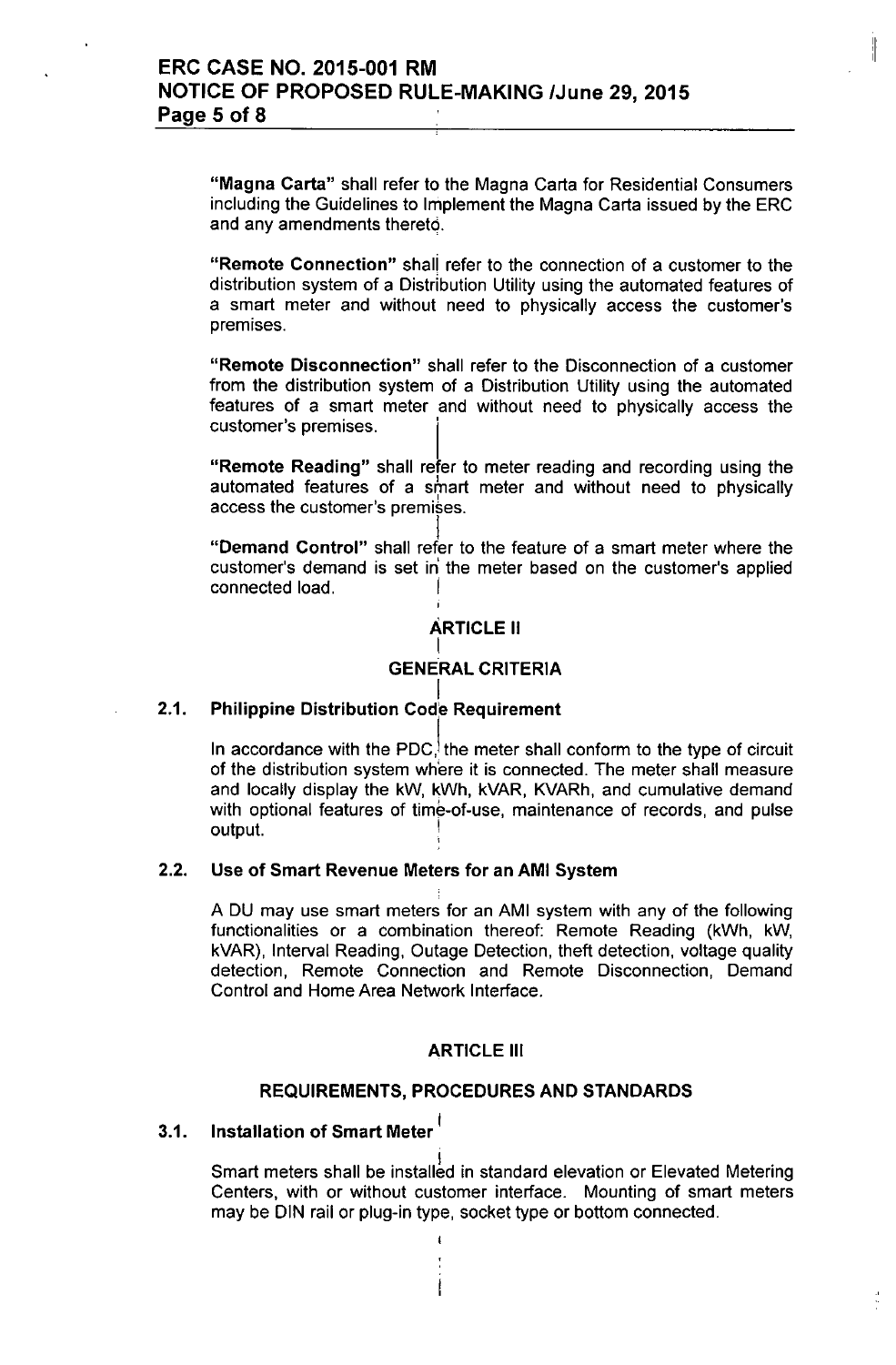I

#### i 3.2. Meter Reading and Recording

In accordance with the PDC, meter reading recording shall be done by the authorized representative of the DU and witnessed by the authorized representative of the Customer on the date stipulated in a separate agreement. In case a smart meter for an AMI system is used by the DU, any communication platform, such as but not limited to General Packet Radio Service (GPRS), Radio Frequency (RF), Power Line Communication (PLC), Worldwide Interoperability for Microwave Access (WiMAX), Broadband Mesh Network (Mesh), and the like, may be used to communicate with the meter for remote reading and recording, provided, that, the appropriate license is secured by the DU when applicable.

#### 3.3. Usage for Billing Purposes

The DU may use metering data from the smart meter integrated through an AMI system's Remote Reading feature thereof, for billing purposes.

The DU may use the AMI system or Meter Data Management (MDM) builtin algorithm to automatically validate, edit, and estimate remotely read consumption and such validated readings will be used for billing.

#### 3.4. **Remote Connection and Disconnection**

If the smart meter through the DU's AMI system utilizes its Remote Disconnection features, the  $DU$  shall comply with all the requirements under the Magna Carta for Residential Electricity Customers, as may be amended from time to time. ¡The Customer's Right to Tender Payment at the Point of Disconnection shall be deemed complied with in case of Remote Disconnection if al representative of the DU is sent to the Customer Premises to receive payment at least seventy-two (72) hours after the Notice of Disconnection is served. If no payment is received within such period, the DU may effect Remote Disconnection.

The DU shall fully utilize the Remote Connection feature of the smart meter to maximize service performance, efficiency and reliability.

#### 3.5. Anti-Theft Provision or Function of a Smart Meter

The DU may use the automatic disconnection function of the smart meter to effect immediate disconnection of electric service in accordance with Republic Act No. 7832, otherwise known as the Anti-electricity and Electric Transmission Lines/Materials Pilferage Act, as may be amended from time to time.

#### 3.6. Compliance with Standards

I All smart meters shall comply with the requirements of the IEC or ANSI Standards or their equivalent national standards. I

#### 3.7. Utilization Per Customer Class

A DU opting to utilize smart meters should do so for the selected customer class or classes involved.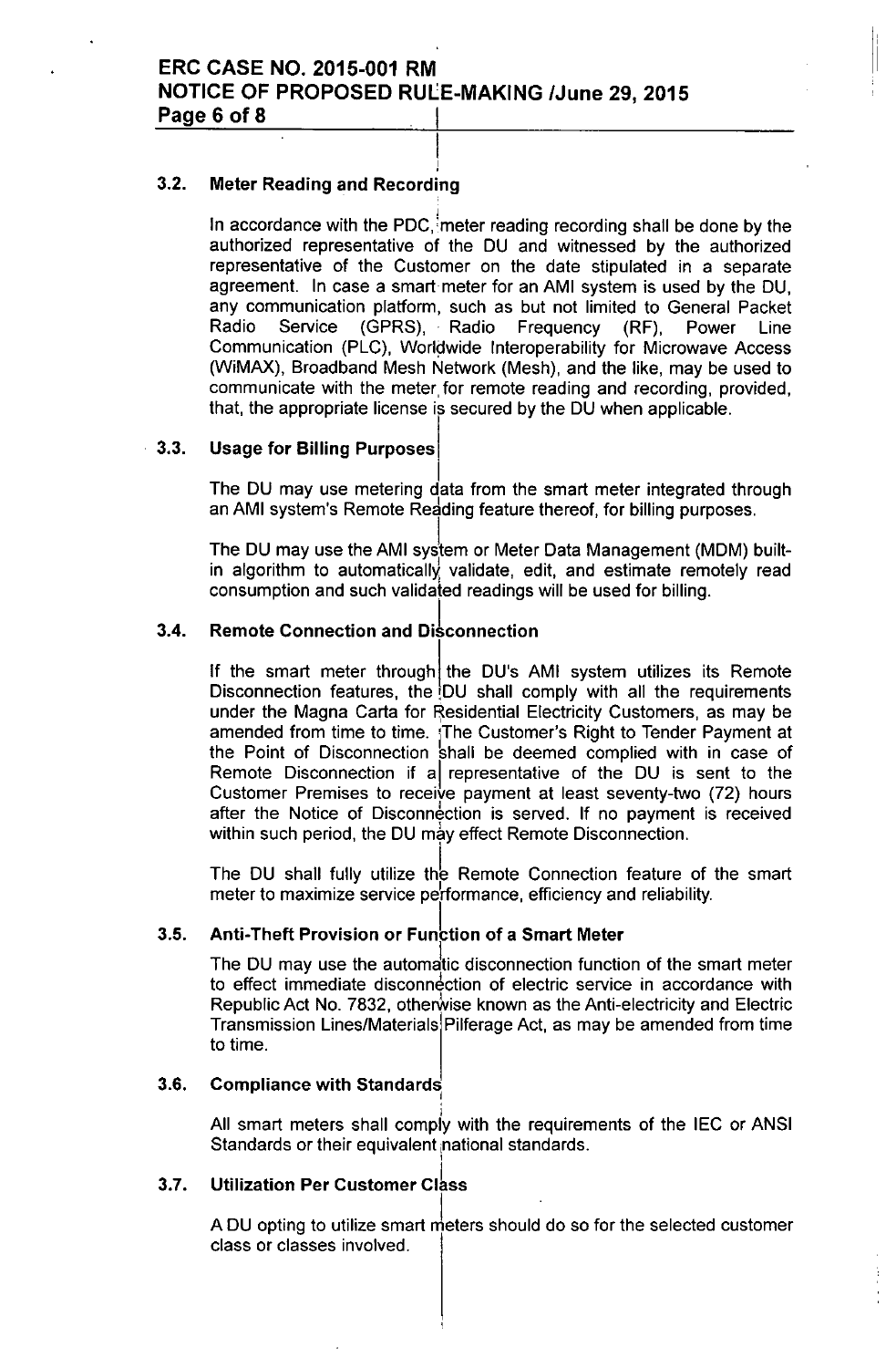#### I ARTICLE IV

łj.

# **TRANSITORY PROVISIONS**

- 4.1. Separability Clause. If, for any reason, any provision of these Rules is declared unconstitutional or contrary to law, the other parts or provisions hereof which are not affected<sub>,</sub> thereby shall continue to be in full force and<br>-f<sup>fe.et</sup> effect.
- 4.2. I Repealing Clause. Provisions of the Philippine Distribution Code, Distribution Services and Open Access Rules (DSOAR), Magna Carta for Residential Customers, Anti-electricity and Electric Transmission Lines/Materials Pilferage Act, rules, regulations, guidelines and other issuances not expressly revised by the Rules shall remain in full force and effect.
- 4.3. Effectivity. These Rules shall take effect on the fifteenth (15<sup>th</sup>) day following its publication in a newspaper of general circulation in the country.
	- 10. Considering that the increasing usage of Smart Meters due to technological and procedural developments in the power industry, VECO respectfully submits that there is an urgent need for the issuance of rules for to govern the use of said meters in this jurisdiction, particularly those submitted above; and
	- 11. It prays that the Commission adopt the proposed Rules to Govern the Installation and Use of Smart Revenue Meters for Advance Metering Infrastructure (AMI) System Application.

The Commission has set the petition for public consultation on July 27, 2015 (Monday) at two o'clock in the afternoon (2:00 P.M.) at the ERC Hearing Room, 15th Floor, Pacific Center Building, San Miguel Avenue, Pasig City.

All interested parties may submit their comments on the said rules proposed by VECO on or before July 17, 2015. Electronic copies may be sent to [standards@erc.gov.ph](mailto:standards@erc.gov.ph) and [meter@erc.gov.ph.](mailto:meter@erc.gov.ph.) Parties who have filed their written comments on or before the prescribed period shall be given priority during the above-scheduled public consultation. Copies of the said "Rules To Govern The Installation and Use of Smart Revenue Meters for Advanced Metering Infrastructure (AMI) System Application" may be downloaded from the ERC-administered website at [www.erc.gov.ph](http://www.erc.gov.ph) or may be photocopied, at cost, during regular office hours at the ERC Main Office.